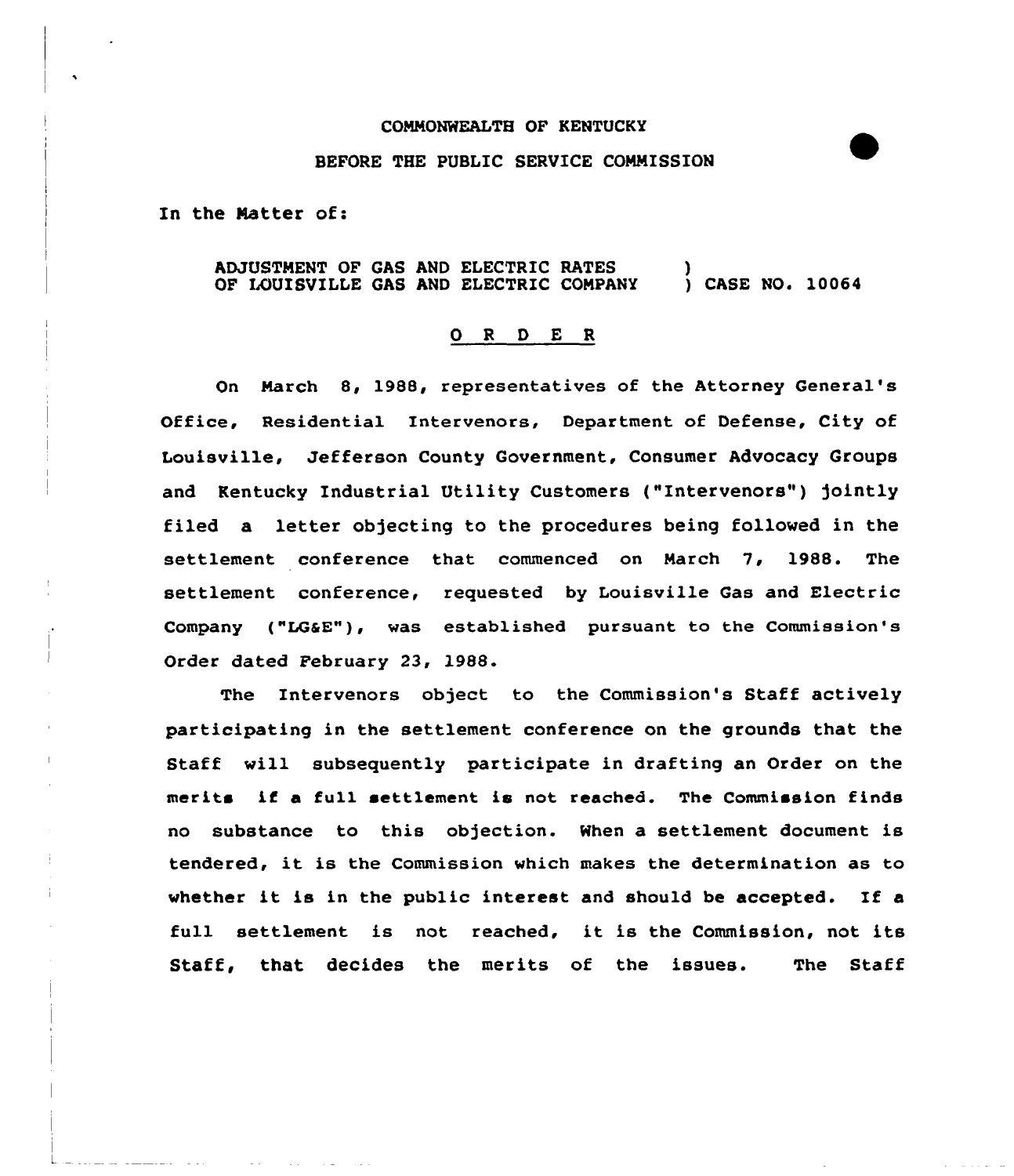participates in the drafting of a final Order only as directed and instructed by the Commission.

The Commission is of the opinion that the Staff is an essential participant to any conference scheduled by the Commission. The Staff is the only participant that does not represent either ratepayers exclusively or the utility exclusively. Rather, the Staff, on behalf of the Commission, represents the public interest. That interest includes a balancing of the ratepayers' interest to receive adequate, efficient, and reasonable service at the lowest possible cost and the utility's interest to provide that service at rates that fully compensate its investors for the risks assumed. This is a delicate balance to be struck by the Commission and its Staff.

The Intervenors' letter further states that the Staff's attempts to use the settlement conference to request information not already in the record, to offer opinions on evidence in the record, and to respond to questions relating to record evidence transforms the settlement conference into a technical conference which must be transcribed by a court reporter. Intervenors also contend that it is improper to combine in one conference the aforementioned attributes of a technical conference with those of a settlement conference.

The Intervenors' letter does not directly disclose their perception of the permissible scope of a settlement conference. However, the letter leads the Commission to believe that the scope must be limited to discussing the issues and their financial implications without the offering of opinions or responding to

 $-2-$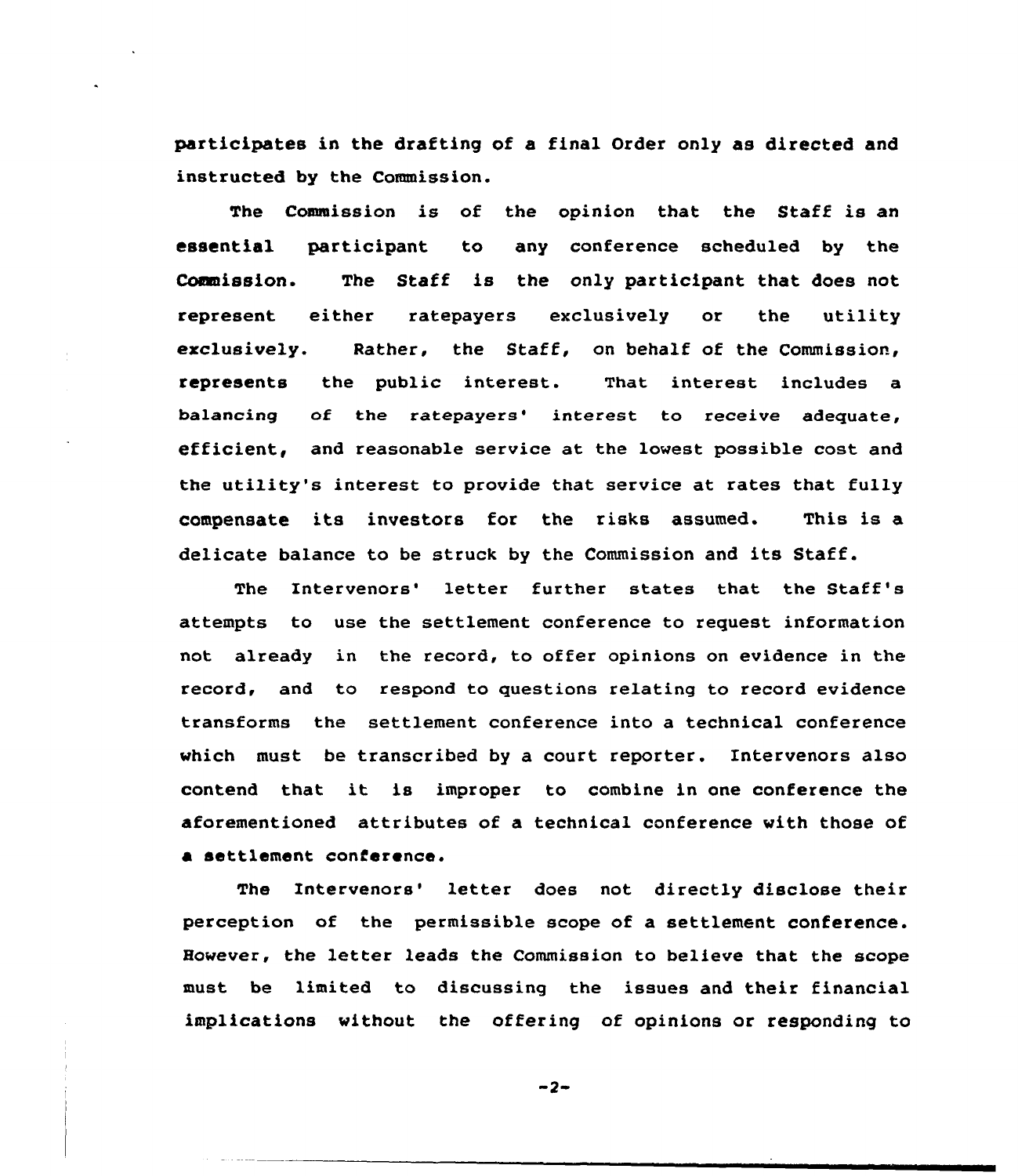questions relating to record evidence. The Commission is of the opinion that such a limitation is arbitrary, unduly restrictive, and would operate to inhibit rather than facilitate a settlement.

If settlement negotiations are to be meaningful, the Staff and all parties must be free to ask questions and comment on the evidence. The potential to achieve a settlement would be greatly diminished if the negotiations are to exclude relevant information, such as Staff's comments on the evidence. Furthermore, conferences must be conducted in an atmosphere that maximizes the interaction among counsel, expert witnesses, and technical personnel. Accordingly, conferences should not be transcribed by a court reporter unless so ordered by the Commission on a showing of exceptional circumstances.

While the findings set forth herein overrule all of the intervenors' objections, the Commission has, on its own initiative, undertaken a further review of its decision to establish a technical conference. At the outset the Commission is seriously concerned that the proximity of the March 22, 1988, hearing date may not afford the parties and the Staff adequate time to participate in the conference and concurrently prepare for trial in the event a settlement is not reached. <sup>A</sup> conference of this nature should be held further in advance of the hearing. However, due to unforeseen circumstances, the discovery phase of this case became enlarged and the schedule could not be met.

The Commission is aware that this case presents a number of ma)or issues that will have substantial, long-range financial implications for LGaE, its ratepayers, and its investors. Among

 $-3-$